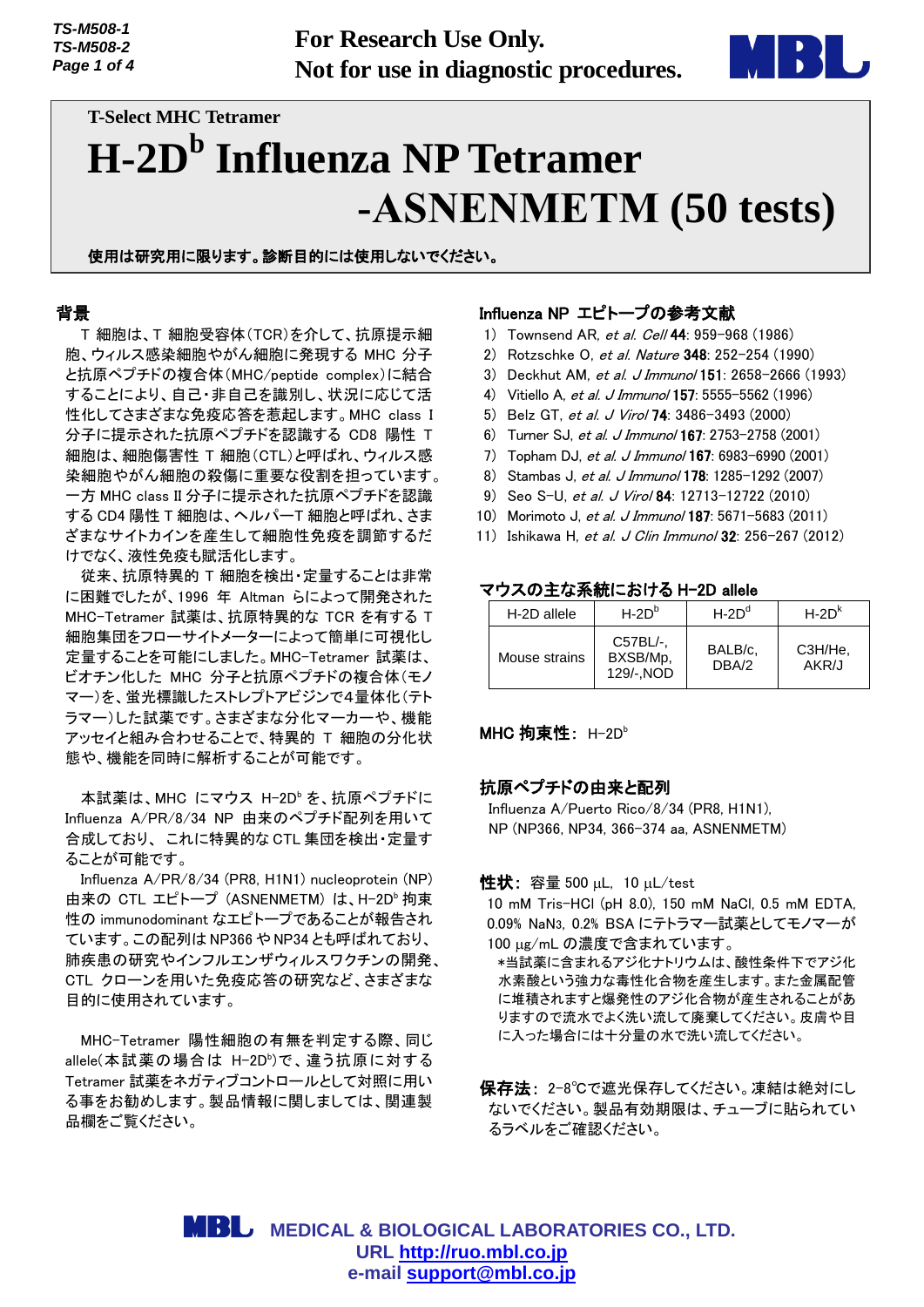*TS-M508-1 TS-M508-2 Page 2 of 4*

## 標識物

TS-M508-1: Streptavidin-Phycoerythrin (SA-PE) 励起波長; 486-580 nm 蛍光波長; 586-590 nm

TS-M508-2: Streptavidin-Allophycocyanin (SA-APC) 励起波長; 633-635 nm 蛍光波長; 660-680 nm

試薬の劣化について: 試薬に沈殿物などの物理的な 変化が観察された場合(通常は透明でわずかにピンク色 (SA-PE)または青紫色(SA-APC)の液体)は、劣化してい る可能性がありますので使わないでください。

## MHC Tetramer 試薬の参考文献

- 1) Altman JD, et al. Science 274: 94-96 (1996)
- 12) Mcmichael AJ, et al. J Exp Med 187: 1367-1371 (1998)
- 13) Bodinier M, et al. Nat Med 6: 707-710 (2000)
- 14)村上昭弘, 鈴木進 臨床免疫 42: 134-138 (2004)

#### 染色方法

### マウス脾細胞を用いる場合

目的とする抗原特異的 CTL の誘導方法や条件は、それぞ れの研究目的に合った方法で行ってください。

- 1. 1 × 10<sup>6</sup> 個の細胞を 50 uL の FCM buffer [2% FCS/0.05% NaN3/PBS] に懸濁します。
- 2. オプション A とB のいずれかでブロッキング処理をしま す。
	- (オプション A)

anti-CD16/32 を適量加え、4℃で 15分間インキュベー ションします。

(オプション B)

10 µL の Clear Back (MBL code no. MTG-001)を加え、 5 分間室温にて反応させます。

- 3. 10 uL の MHC Tetramer 試薬を加えます。
- 4. 2-8℃または室温(15-25℃)で 20~60分間インキュべ ーションします。
- 5. マウス CD8 抗体等を加え、2-8℃で 20 分間インキュベ ーションします。
- 6. 適量の FCM buffer を加え 400 x g で 5 分間遠心しま す。
- 7. 上澄みを注意深く捨てます。
- 8. 細胞を 500 uL の FCM buffer に再懸濁します。
- 9. サンプルは暗室にて2-8℃で保管し、数時間以内に分 析してください。

#### 染色の注意点

A. 免疫したマウスを使用する場合、免疫応答には個体差 が生じる可能性があります。最低 2 個体以上での検証 をお勧めします。

- B. CD8 分子は MHC 分子と結合し、MHC 分子と TCR の結 合を補助します。このためMHC Tetramer 試薬にも非特 異的に CD8 分子が結合する可能性があります。染色に 用いる MHC Tetramer試薬と抗CD8抗体の使用量に関 しては、十分な条件検討を実施してください。
- C. マウス CD8 抗体は、クローン KT15 (MBL code no. D271)を推奨しています。クローンによっては Tetramer 試薬と TCR の結合を阻害することが報告されていま す。
- D. 染色する細胞集団に赤血球の残存が認められる場合 は、溶血処理を行ってください。溶血処理後も赤血球の 混入が認められる場合は、CD45 を同時染色してリンパ 球ゲートで解析してください。
- E. anti-CD16/32 で処理することで FcR を介した非特異的 な CD8 抗体の結合を抑制する効果が期待されます。
- F. Clear Back (MBL code no. MTG-001)を用いることで、 成分中のアジ化ナトリウムにより、マクロファージなどの エンドサイトーシスによる非特異的染色を抑制する効果 が期待されます。
- G. 培養したリンパ球を染色する場合は、ステップ 8 で 7-AAD を加えて死細胞を染色し、解析ゲート内から除 去してください。
- H. 染色後、数時間以内に解析できない場合は、ステップ 8 で細胞を 500 uL の 0.5% パラフォルムアルデヒド/PBS に再懸濁してください。

## 一般的な注意事項

- 1. 検体、サンプル、およびそれらと接触する全ての材料 は感染の可能性を持つものとして、取り扱いには十分 注意してください。
- 2. 保管もしくは反応中、試薬に光をあてないようご注意く ださい。
- 3. 細胞を溶血試薬と長時間反応させないでください。白 血球の破壊や目的細胞損失の原因となります。
- 4. 有核赤血球、異常タンパク濃度を有する検体、もしくは 異常血色素症では、必ずしも全ての赤血球が溶血され ないことがあります。こうした場合、溶血されない赤血 球が白血球としてカウントされることで、陽性率の低下 をもたらすことがあります。

## 関連製品

## T-Select MHC Tetramers

#### Influenza Tetramers for Human

TS-M045-1 HLA-A\*01:01 Influenza NP Tetramer-CTELKLSDY-PE TS-M046-1 HLA-B\*35.01 Influenza NP Tetramer-LPFEKSTVM-PE TS-0012-1C HLA-A\*02:01 Influenza M1 Tetramer-GILGFVFTL-PE

#### Influenza Tetramers for Mouse

TS-M502-1 H-2D<sup>b</sup> Influenza NP Tetramer-ASNENMDTM-PE TS-M508-1 H-2D<sup>b</sup> Influenza NP Tetramer-ASNENMETM-PE TS-M527-1 H-2D<sup>b</sup> Influenza NP Tetramer-ASNENMDAM-PE TS-M528-1 H-2D<sup>b</sup> Influenza PA Tetramer-SSLENFRAYV-PE TS-M533-1 H-2K<sup>b</sup> Influenza PB1 Tetramer-SSYRRPVGI-PE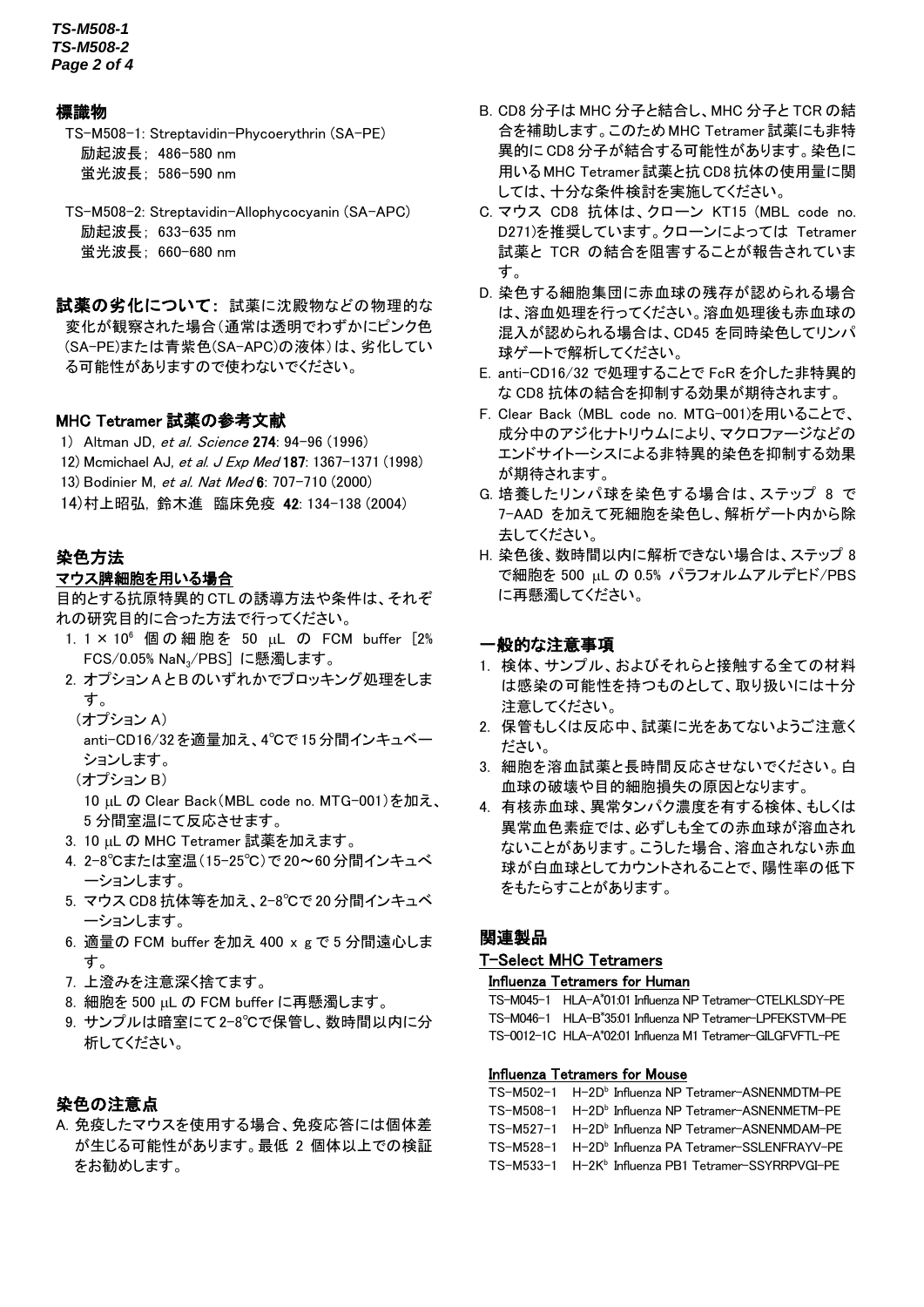## *TS-M508-1 TS-M508-2 Page 3 of 4*

| TS-M520-1 H-2K <sup>d</sup> Influenza HA Tetramer-IYSTVASSL-PE |
|----------------------------------------------------------------|
| TS-M535-1 H-2K <sup>d</sup> Influenza HA Tetramer-LYQNVGTYV-PE |
| TS-M534-1 H-2K <sup>d</sup> Influenza NP Tetramer-TYQRTRALV-PE |

## T-Select Mouse Tetramers

## LCMV

|                 | TS-5002-1C H-2D <sup>b</sup> LCMV gp33 Tetramer-KAVYNFATC-PE                   |
|-----------------|--------------------------------------------------------------------------------|
|                 | TS-5009-1 H-2D <sup>b</sup> LCMV gp <sub>276-286</sub> Tetramer-SGVENPGGYCL-PE |
|                 | TS-5010-1C H-2K <sup>b</sup> LCMV gp <sub>34-41</sub> Tetramer-AVYNFATC-PE     |
| $TS-5011-1$     | H-2K <sup>b</sup> LCMV gp <sub>34-43</sub> Tetramer-AVYNFATCGI-PE              |
| TS-5012-1       | H-2K <sup>b</sup> LCMV gp <sub>118-125</sub> Tetramer-ISHNFCNL-PE              |
| TS-5014-1       | H-2K <sup>b</sup> LCMV L protein Tetramer-LEYDFNKL-PE                          |
| $TS - 5015 - 1$ | H-2K <sup>b</sup> LCMV NP <sub>205-212</sub> Tetramer-YTVKYPNL-PE              |
| $TS-M512-1$     | H-2D <sup>b</sup> LCMV gp33 (C9M) Tetramer-KAVYNFATM-PE                        |
| TS-M513-1       | H-2D <sup>b</sup> LCMV NP396 Tetramer-FQPQNGQFI-PE                             |
| $TS-M514-1$     | H-2L <sup>d</sup> LCMV NP118 Tetramer-RPQASGVYM-PE                             |

## HIV

| TS-5007-1 H-2K <sup>b</sup> HIV gag Tetramer-AMQMLKETI-PE      |
|----------------------------------------------------------------|
| TS-M516-1 H-2D <sup>d</sup> HIV P18-I10 Tetramer-RGPGRAFVTI-PE |
| TS-M536-1 H-2D <sup>d</sup> HIV env Tetramer-IGPGRAFYA-PE      |

## RSV

| TS-M506-1 H-2K <sup>d</sup> RSV Tetramer-SYIGSINNI-PE                |
|----------------------------------------------------------------------|
| TS-M555-1 H-2K <sup>d</sup> RSV F glycoprotein Tetramer-KYKNAVTEL-PE |
| TS-5018-1C H-2D <sup>b</sup> RSV Tetramer-NAITNAKII-PE               |

## SV40

| TS-M539-1 H-2D <sup>b</sup> SV40 large T Ag <sub>206-215</sub> Tetramer-SAINNYAQKL-PE |
|---------------------------------------------------------------------------------------|
| TS-M540-1 H-2D <sup>b</sup> SV40 large T Ag <sub>481-497</sub> Tetramer-QGINNLDNL-PE  |

#### **MuLV**

| TS-M507-1 H-2K <sup>b</sup> MuLV p15E Tetramer-KSPWFTTL-PE |
|------------------------------------------------------------|
| TS-M521-1 H-2Ld MuLV gp70 Tetramer-SPSYVYHQF-PE            |

#### Virus

| TS-M509-1       | H-2K <sup>b</sup> SeV Tetramer-FAPGNYPAL-PE                          |
|-----------------|----------------------------------------------------------------------|
| TS-M510-1       | H-2L <sup>d</sup> MCMV IE1 Tetramer-YPHFMPTNL-PE                     |
| TS-M522-1       | H-2L <sup>d</sup> HBsAg Tetramer-IPQSLDSWWTSL-PE                     |
| TS-M523-1       | H-2K <sup>b</sup> HSV-1 gB Tetramer-SSIEFARL-PE                      |
| TS-M529-1       | H-2K <sup>b</sup> VSV NP Tetramer-RGYVYQGL-PE                        |
| TS-M530-1       | H-2D <sup>k</sup> polyomavirus MT Tetramer-RRLGRTLLL-PE              |
| $TS-M531-1$     | H-2D <sup>k</sup> HTLV-1 Tax <sub>38-46</sub> Tetramer-ARLHRHALL-PE  |
| TS-M532-1       | H-2D <sup>b</sup> HCV NS3 <sub>1629-1637</sub> Tetramer-GAVQNEVTL-PE |
| TS-M537-1       | H-2K <sup>b</sup> HBV core Tetramer-MGLKFRQL-PE                      |
| TS-M538-1       | H-2K <sup>b</sup> VACV B8R Tetramer-TSYKFESV-PE                      |
|                 | TS-5008-1C H-2D <sup>b</sup> HPV16 E7 Tetramer-RAHYNIVTF-PE          |
| $TS - 5016 - 1$ | H-2D <sup>b</sup> MoMSV Tetramer-(Abu)(Abu)L(Abu)LTVFL-PE            |
|                 | TS-5017-1C H-2D <sup>b</sup> SIV gag Tetramer-AAVKNWMTQTL-PE         |
|                 |                                                                      |

## **OVA**

TS-5001-1C H-2K<sup>b</sup> OVA Tetramer-SIINFEKL-PE TS-5001-2C H-2K<sup>b</sup> OVA Tetramer-SIINFEKL-APC

## Foreign antigen

| TS-M525-1 H-2Kd EGFP Tetramer-HYLSTQSAL-PE                        |
|-------------------------------------------------------------------|
| TS-M501-1 H-2K <sup>b</sup> β-galactosidase Tetramer-DAPIYTNV-PE  |
| TS-M511-1 H-2L <sup>d</sup> ß-galactosidase Tetramer-TPHPARIGL-PE |

## Bacteria

| TS-M503-1 H-2K <sup>d</sup> Listeria LLO Tetramer-GYKDGNEYI-PE   |
|------------------------------------------------------------------|
| TS-M515-1 H-2K <sup>d</sup> malaria Tetramer-SYIPSAEKI-PE        |
| TS-M547-1 H-2K <sup>d</sup> Plasmodium CSP Tetramer-SYVPSAEQI-PE |
| TS-M548-1 H-2D <sup>b</sup> Chlamydia CrpA Tetramer-ASFVNPIYL-PE |

#### Mycobacterium tuberculosis

| TS-M517-1 H-2D <sup>d</sup> BCG MPT51 Tetramer-GGPHAVYLL-PE |
|-------------------------------------------------------------|
| TS-M549-1 H-2Db Mtb32a Tetramer-GAPINSATAM-PE               |
| TS-M550-1 H-2Kb TB10.4 Tetramer-IMYNYPAM-PE                 |

## Mouse class II Tetramers

| $TS-M704-1$ $I-A^b MOG_{35-55}$ Tetramer-PE                    |
|----------------------------------------------------------------|
| TS-M705-1 I-A <sup>b</sup> FMLV <sub>123-141</sub> Tetramer-PE |
| TS-M706-1 I-A <sup>b</sup> $E\alpha_{52-68}$ Tetramer-PE       |
| TS-M707-1 I-A <sup>b</sup> ESAT- $6_{1-20}$ Tetramer-PE        |
| TS-M710-1 $I-A^b$ OVA $_{323-339}$ Tetramer-PE                 |
| TS-M710-2 I-A <sup>b</sup> OVA <sub>323-339</sub> Tetramer-APC |

### **Others**

| TS-M524-1 H-2D <sup>b</sup> HY Uty Tetramer-WMHHNMDLI-PE |
|----------------------------------------------------------|
| TS-M551-1 H-2K <sup>b</sup> HA-60 Tetramer-LTFNYRNL-PE   |
| TS-M552-1 H-2Kd IGRP Tetramer-VYLKTNVFL-PE               |
| TS-M553-1 H-2K <sup>d</sup> NRP-V7 Tetramer-KYNKANVFL-PE |
| TS-M554-1 H-2K <sup>d</sup> InsB Tetramer-LYLVCGERL-PE   |
| TS-MCD-1 Mouse CD1d Tetramer-PE                          |
|                                                          |

## T-Select Peptides

| TS-0012-P | HLA-A*02:01 Influenza M1 peptide               |
|-----------|------------------------------------------------|
| TS-0029-P | HLA-A*02:01 Negative peptide                   |
| TS-M502-P | H-2D <sup>b</sup> Influenza NP peptide         |
| TS-M508-P | $H - 2Db$ Influenza NP peptide                 |
| TS-M527-P | H-2D <sup>b</sup> Influenza NP peptide         |
| TS-M520-P | H-2K <sup>d</sup> Influenza HA peptide         |
| TS-M528-P | H-2D <sup>b</sup> Influenza PA peptide         |
| TS-M701-P | I-A <sup>b</sup> HBc helper peptide            |
|           | TS-M703-P $I-A^b/I-A^d$ OVA helper peptide     |
|           | TS-M704-P $I-A^b$ MOG <sub>35-55</sub> peptide |

## Kit

AM-1005 IMMUNOCYTO Cytotoxity Detection Kit

## **Others**

| $D341 - 4$     | mouse CD4-FITC (GK1.5)                        |
|----------------|-----------------------------------------------|
| $D271 - 4$     | mouse CD8-FITC (KT15)                         |
| D271-A64       | mouse CD8-Alexa Fluor <sup>®</sup> 647 (KT15) |
| $K0221 - 3$    | anti-mouse TCR DO11.10 (KJ1.26)               |
| $K0221 - 5$    | anti-mouse TCR DO11.10-PE (KJ1.26)            |
| $K0222 - 3$    | anti-mouse TCR 3DT-52.5 (KJ12.98)             |
| A07704         | 7-AAD Viability Dye (死細胞検出試薬)                 |
| <b>MTG-001</b> | Clear Back (Human FcR blocking reagent)       |

MHC Tetramer 試薬、誘導用ペプチド等の製品ラインナ ップ、MHC Tetramer 試薬のカスタム作製に関しましては、 弊社ホームページ(http://ruo.mbl.co.jp)より最新情報を ご確認ください。